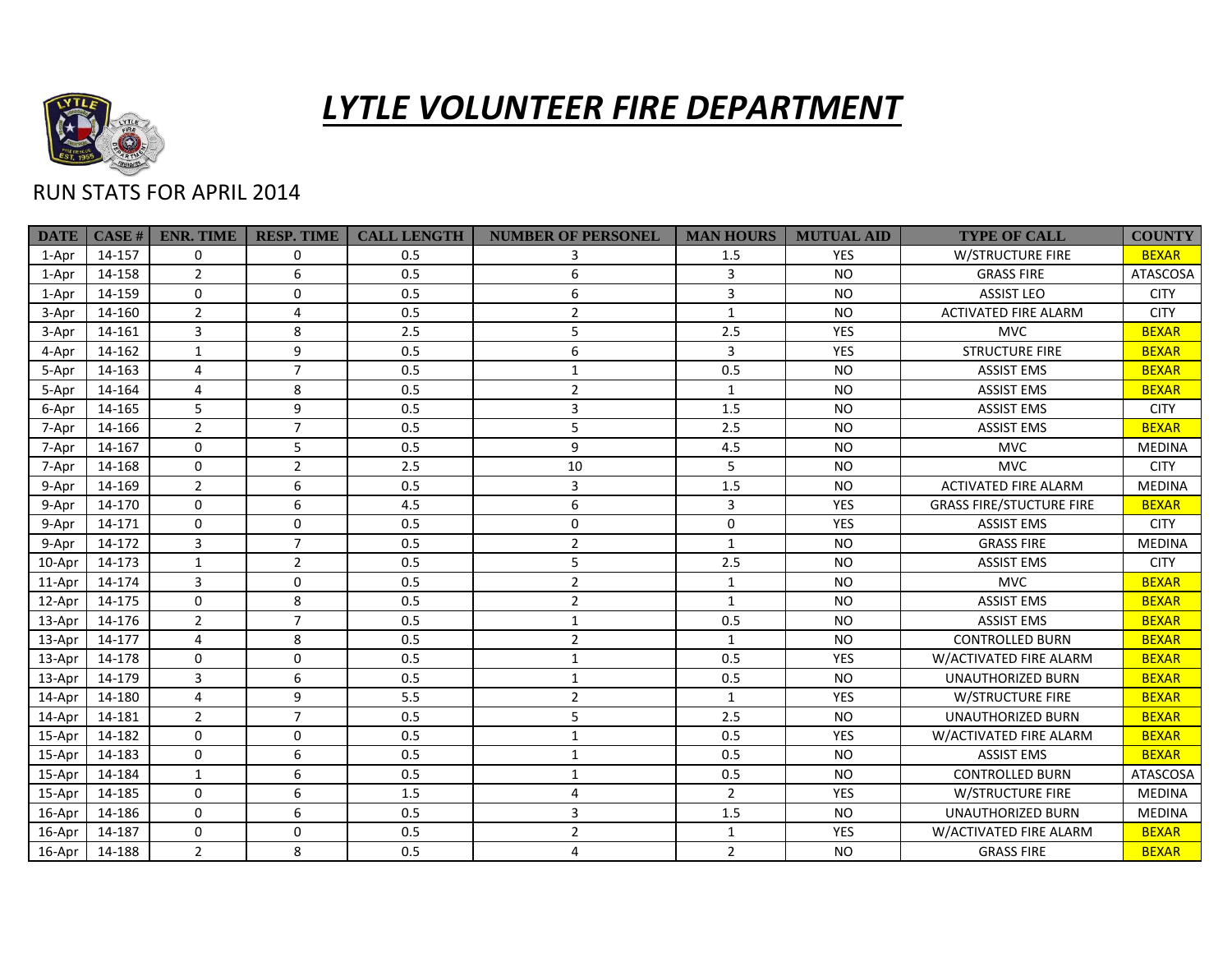| 16-Apr | 14-189 | $\overline{2}$ | 6              | 0.5          | 4              | $\overline{2}$ | <b>NO</b>  | <b>UNAUTHORIZED BURN</b> | <b>BEXAR</b>    |
|--------|--------|----------------|----------------|--------------|----------------|----------------|------------|--------------------------|-----------------|
| 18-Apr | 14-190 | $\mathbf{1}$   | $\mathbf 0$    | 0.5          | 3              | 1.5            | <b>NO</b>  | <b>MVC</b>               | <b>BEXAR</b>    |
| 18-Apr | 14-191 | $\mathbf{1}$   | $\overline{7}$ | 0.5          | 3              | 1.5            | <b>NO</b>  | <b>UNKNOWN TYPE FIRE</b> | <b>BEXAR</b>    |
| 18-Apr | 14-192 | $\Omega$       | $\overline{7}$ | 0.5          | $\overline{2}$ | $\mathbf{1}$   | <b>NO</b>  | <b>ASSIST EMS</b>        | <b>BEXAR</b>    |
| 19-Apr | 14-193 | $\mathbf 0$    | $\mathbf 0$    | 0.5          | $\mathbf{1}$   | 0.5            | <b>YES</b> | W/ACTIVATED FIRE ALARM   | <b>BEXAR</b>    |
| 20-Apr | 14-194 | 5              | 8              | 0.5          | $\mathbf{1}$   | 0.5            | <b>NO</b>  | <b>ASSIST EMS</b>        | <b>BEXAR</b>    |
| 20-Apr | 14-195 | $\overline{2}$ | 5              | 0.5          | $\mathbf{1}$   | 0.5            | <b>NO</b>  | <b>ASSIST EMS</b>        | <b>BEXAR</b>    |
| 20-Apr | 14-196 | $\overline{2}$ | 6              | 0.5          | 3              | 1.5            | <b>NO</b>  | <b>ASSIST EMS</b>        | <b>CITY</b>     |
| 21-Apr | 14-197 | $\Omega$       | $\overline{2}$ | 0.5          | 4              | $\overline{2}$ | <b>NO</b>  | <b>ASSIST EMS</b>        | <b>CITY</b>     |
| 24-Apr | 14-198 | $\mathbf{1}$   | $\overline{4}$ | 0.5          | 3              | 1.5            | <b>NO</b>  | <b>ASSIST EMS</b>        | <b>BEXAR</b>    |
| 24-Apr | 14-199 | $\mathbf{1}$   | 3              | 0.5          | $\overline{2}$ | $\mathbf{1}$   | <b>NO</b>  | <b>ASSIST PUBLIC</b>     | <b>CITY</b>     |
| 25-Apr | 14-200 | 5              | 9              | 0.5          | 3              | 1.5            | <b>NO</b>  | <b>ASSIST EMS</b>        | <b>BEXAR</b>    |
| 25-Apr | 14-201 | 5              | 8              | 1.5          | 4              | $\overline{2}$ | <b>NO</b>  | <b>MVC</b>               | <b>MEDINA</b>   |
| 25-Apr | 14-202 | $\mathbf{1}$   | $\overline{2}$ | 0.5          | 3              | 1.5            | <b>NO</b>  | <b>UNKNOWN TYPE FIRE</b> | <b>CITY</b>     |
| 25-Apr | 14-203 | 5              | $\mathbf 0$    | 0.5          | 5              | 2.5            | YES        | <b>W/STRUCTURE FIRE</b>  | <b>MEDINA</b>   |
| 26-Apr | 14-204 | $\overline{4}$ | 6              | 0.5          | $\overline{2}$ | $\mathbf{1}$   | <b>NO</b>  | <b>UNAUTHORIZED BURN</b> | <b>ATASCOSA</b> |
| 26-Apr | 14-205 | $\overline{2}$ | 4              | 0.5          | 5              | 2.5            | <b>YES</b> | W/GRASS FIRE             | <b>MEDINA</b>   |
| 26-Apr | 14-206 | $\overline{2}$ | $\mathbf 0$    | 0.5          | 5              | 2.5            | <b>NO</b>  | <b>ASSIST EMS</b>        | <b>BEXAR</b>    |
| 26-Apr | 14-207 | 4              | $\overline{7}$ | 0.5          | 4              | $\overline{2}$ | <b>NO</b>  | <b>GRASS FIRE</b>        | <b>BEXAR</b>    |
| 27-Apr | 14-208 | 3              | 9              | 0.5          | 4              | $\overline{2}$ | <b>NO</b>  | <b>REKINDLE</b>          | <b>MEDINA</b>   |
| 27-Apr | 14-209 | 3              | 6              | 0.5          | $\overline{2}$ | $\mathbf{1}$   | <b>NO</b>  | <b>GAS LEAK</b>          | <b>CITY</b>     |
| 27-Apr | 14-210 | $\overline{4}$ | $\overline{7}$ | 0.5          | 3              | 1.5            | <b>NO</b>  | <b>GRASS FIRE</b>        | <b>MEDINA</b>   |
| 27-Apr | 14-211 | 5              | 8              | 0.5          | $\overline{2}$ | 1              | <b>NO</b>  | <b>ASSIST EMS</b>        | <b>CITY</b>     |
| 27-Apr | 14-212 | $\Omega$       | $\mathbf 0$    | 0.5          | 3              | 1.5            | <b>NO</b>  | <b>VEHICLE FIRE</b>      | <b>MEDINA</b>   |
| 28-Apr | 14-213 | $\overline{2}$ | $\overline{7}$ | 0.5          | 5              | 2.5            | <b>NO</b>  | <b>GRASS FIRE</b>        | <b>BEXAR</b>    |
| 28-Apr | 14-214 | $\mathbf 0$    | $\overline{2}$ | 0.5          | $\mathbf{1}$   | 0.5            | <b>NO</b>  | <b>LIST ASSIST</b>       | <b>CITY</b>     |
| 28-Apr | 14-215 | $\overline{2}$ | 5              | 0.5          | $\overline{2}$ | $\mathbf{1}$   | <b>NO</b>  | <b>UNAUTHORIZED BURN</b> | <b>ATASCOSA</b> |
| 29-Apr | 14-216 | 3              | 10             | 0.5          | $\overline{2}$ | $\mathbf{1}$   | <b>NO</b>  | <b>ASSIST EMS</b>        | <b>CITY</b>     |
| 30-Apr | 14-217 | $\Omega$       | $\mathbf 0$    | 1.5          | 6              | 3              | <b>NO</b>  | <b>WMD</b>               | <b>CITY</b>     |
| 30-Apr | 14-218 | $\mathbf 0$    | $\overline{7}$ | 0.5          | 4              | $\overline{2}$ | <b>NO</b>  | <b>ASSIST EMS</b>        | <b>BEXAR</b>    |
| 30-Apr | 14-219 | $\overline{2}$ | 8              | $\mathbf{1}$ | $\overline{2}$ | $\mathbf{1}$   | <b>NO</b>  | <b>ASSIST EMS</b>        | <b>BEXAR</b>    |